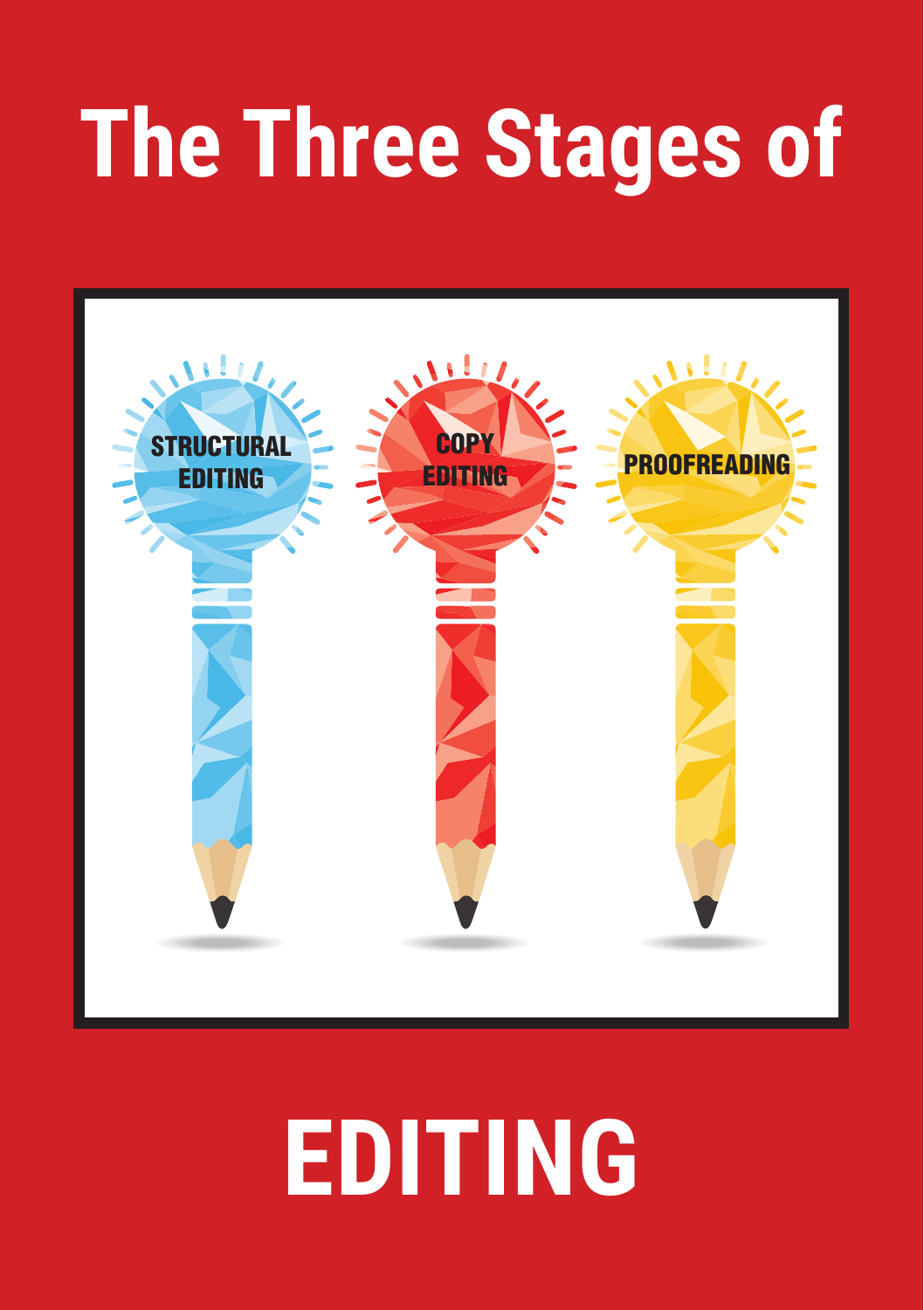#### **THE EDITING PROCESS:**  Polishing your manuscript

A badly edited book (or one that has not been edited at all) is usually a negative experience for both the reader and the author. Editing is the all-important first step in preparing your Word manuscript for publication and helps to ensure that the words on the page showcase your writing skills to their best advantage.

The benefits of having your written manuscript reviewed by a professional editor cannot be overstated. As an author, no doubt you've spent many hours labouring over your work to the point where you've become too close to the material to be objective. When you read your own writing, you're conscious of what you meant to say, so your brain fills in any gaps or overlooks any errors that may appear on the page. However, your text may be less clear to someone reading it for the first time.

An experienced professional editor brings a 'fresh set of eyes' to any publishing project – not only identifying and correcting punctuation, spelling or grammatical errors but also improving structure and flow for a smoother reading experience, without impinging on your writing style or author voice. Authors are always at liberty to decline an editor's suggestions, but most people are pleasantly surprised at the skills an editor brings to the table.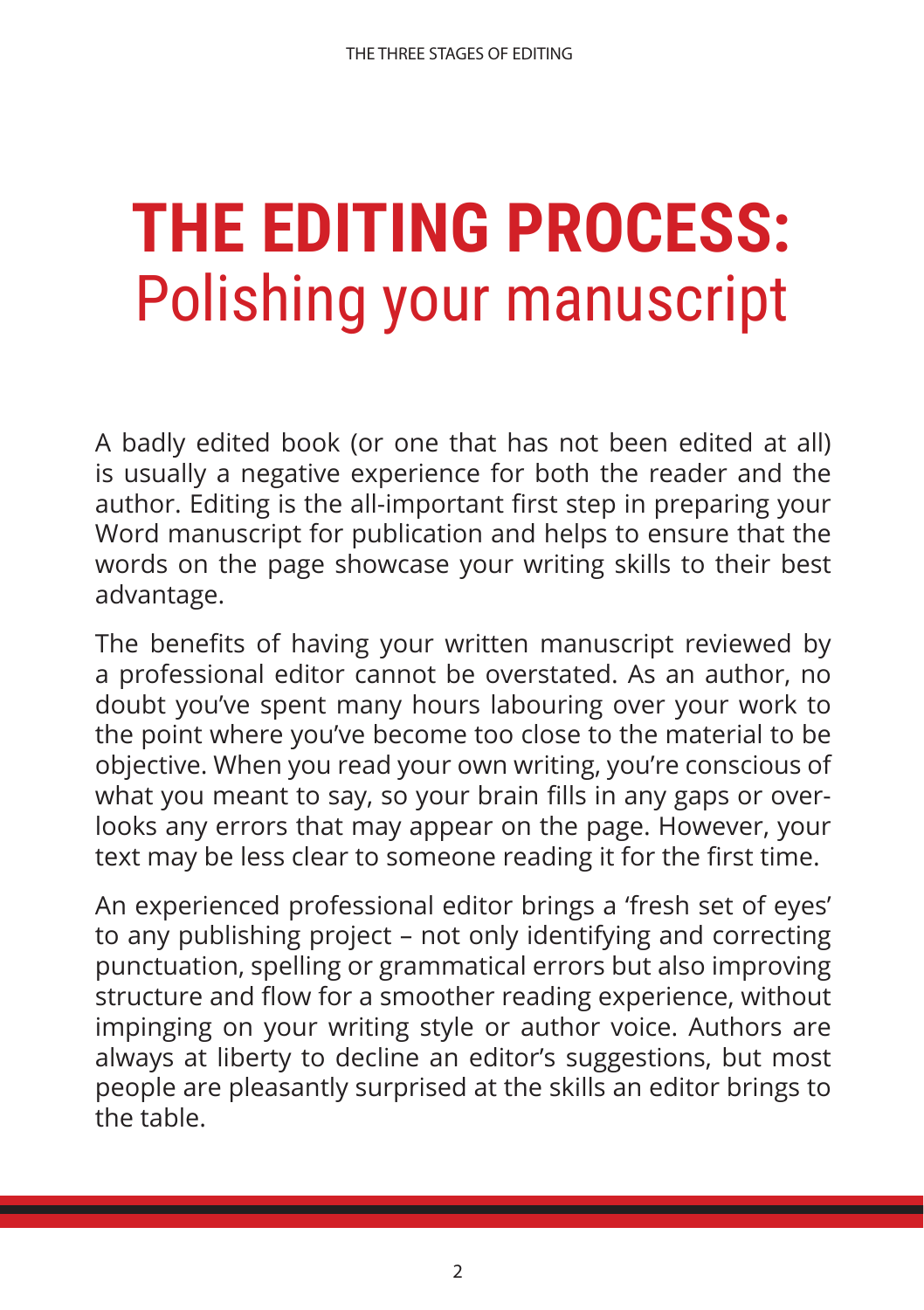The book editing process should be a collaborative activity that involves an ongoing conversation between the author and the editor. Throughout the entire editing process, I encourage you to ask questions and to query any changes or editorial suggestions that do not resonate well with you. By working in close partnership with you, I can help you produce the best possible outcome for your written manuscript in terms of a high-quality published book you will be proud to share with the world.

#### **THE THREE STAGES OF EDITING**

- **1. STRUCTURAL EDITING** (also called developmental editing) – the 'big picture' overview
- **2. COPY EDITING** (also called line editing) involves reviewing the fine details i.e. grammar, spelling and punctuation
- **3. PROOFREADING**  the final polishing stage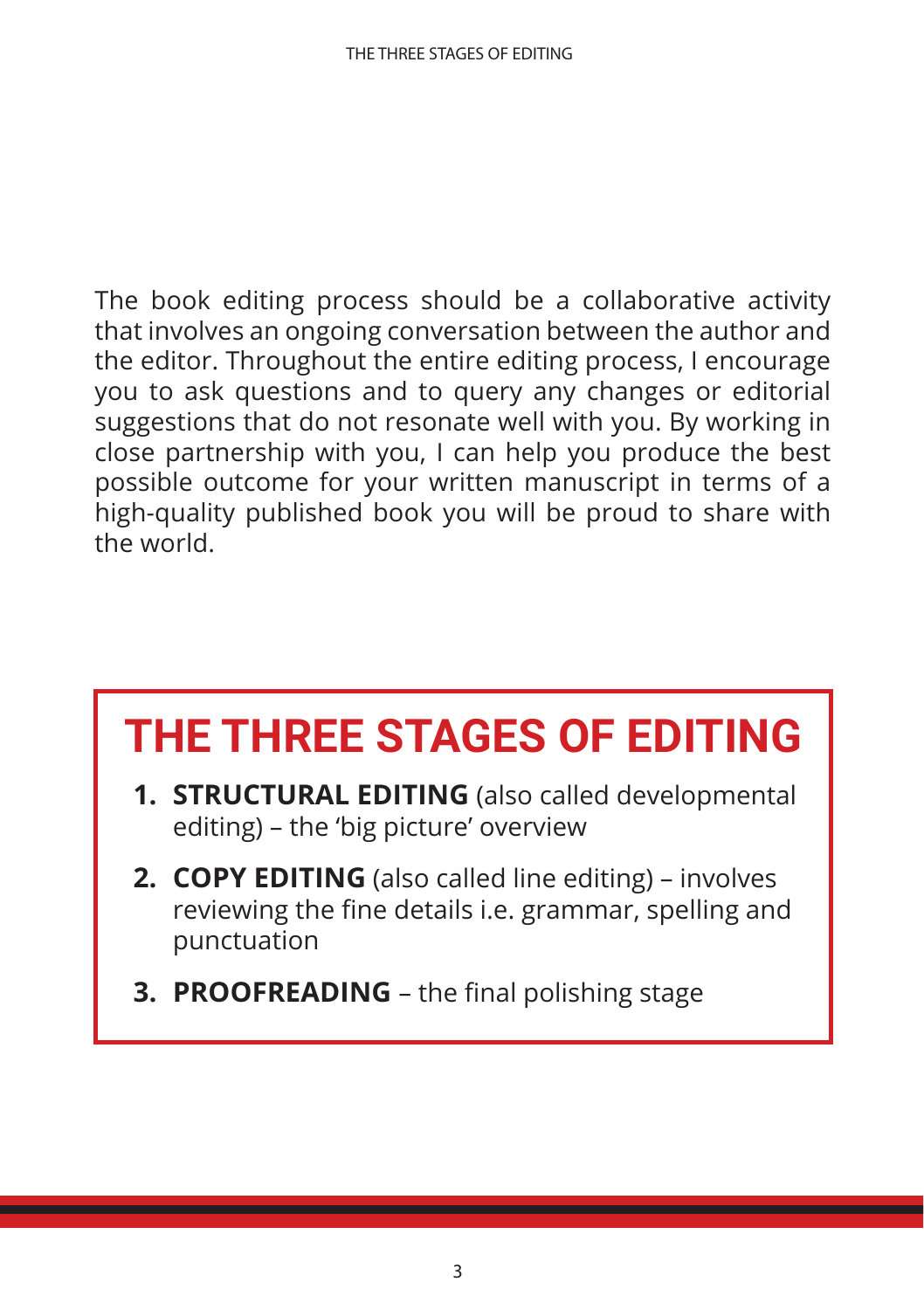## **STRUCTURAL EDITING**

The recommended first step in any book publishing project is the structural editing stage. The purpose of structural editing is to shape the overall direction of your narrative and to develop an effective framework for your story or message. I aim to ensure that your prose is cohesive and flows smoothly in order to provide your audience with an enjoyable reading experience.

During the structural editing process, I will carefully review the organisation and content of your manuscript and look at such aspects as voice/tone, length, structure and pace, as well as the overall sequence of your book's sections or chapters. In addition, I review your writing from a legal and ethical perspective to guard against any potential defamation issues or copyright infringements. In the case of fiction manuscripts, I also identify any issues with character development, dialogue, plot and point of view.

During the structural editing stage, I don't focus on grammar, spelling and punctuation. Any language issues will be dealt with during the copy editing phase once we've made sure that your book is as polished as possible from a structural perspective.

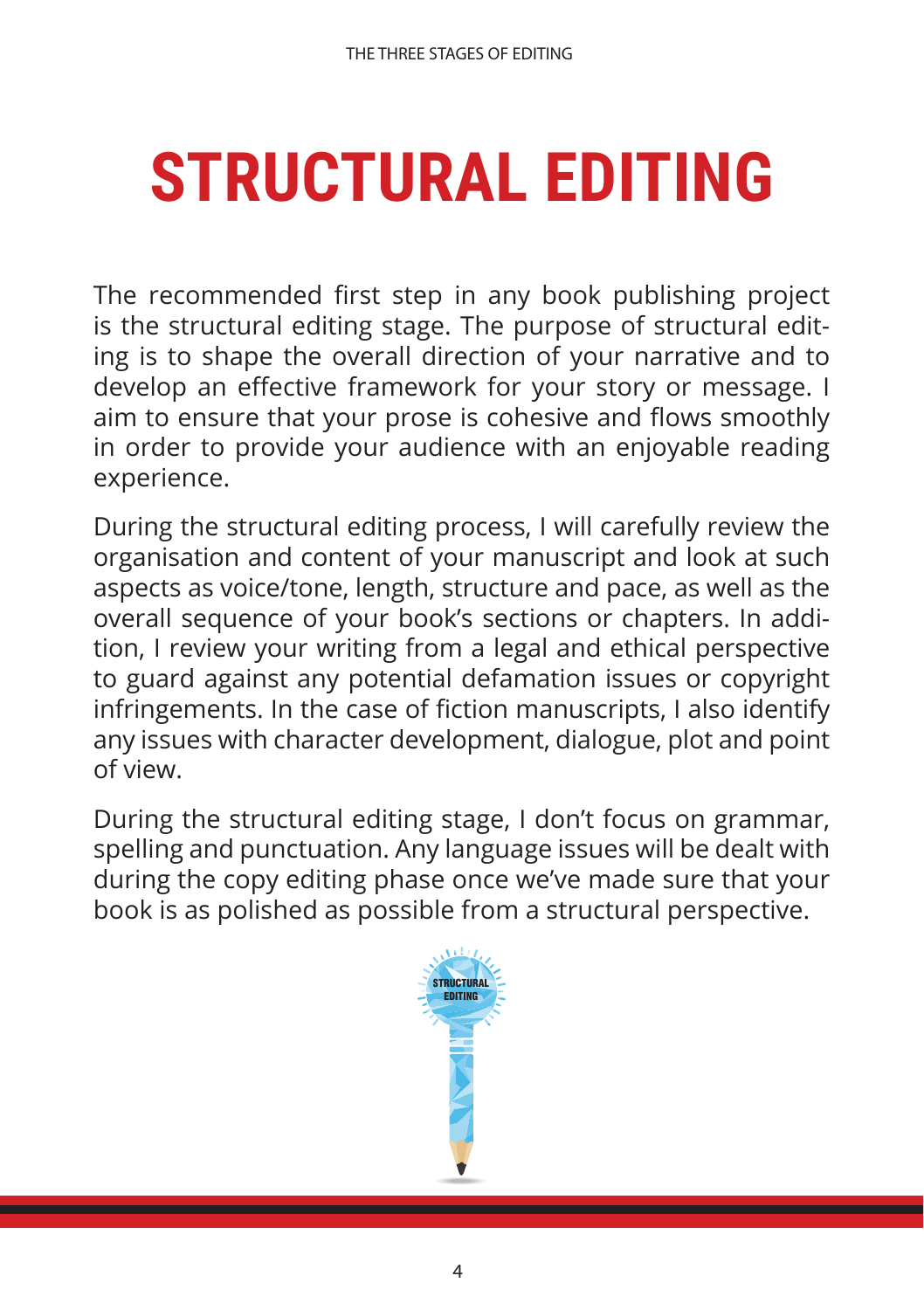## **COPY EDITING**

The aim of the copy editing process is to produce a finished manuscript that is accurate, consistent and complete, thereby improving the quality of your writing and ensuring that your reading audience's experience is the best it can be.

During the copy-editing phase, I will check your manuscript for appropriate use of the nine parts of speech (i.e. nouns, pronouns, adjectives, verbs, adverbs, articles, prepositions, conjunctions and interjections), as well as verifying whether full stops, question marks, exclamation points and other punctuation symbols have been used correctly. I will also examine word usage and sentence structure, including conjunctions and transitions, to ensure your intended message is expressed clearly and concisely. In addition, I will review your written manuscript to ensure it does not contain any embarrassing omissions or mistakes.

I will mark up your manuscript using Microsoft Word's Track Changes function. You can then either accept the changes yourself, or if you are not confident doing so, I can make them for you for an additional fee.

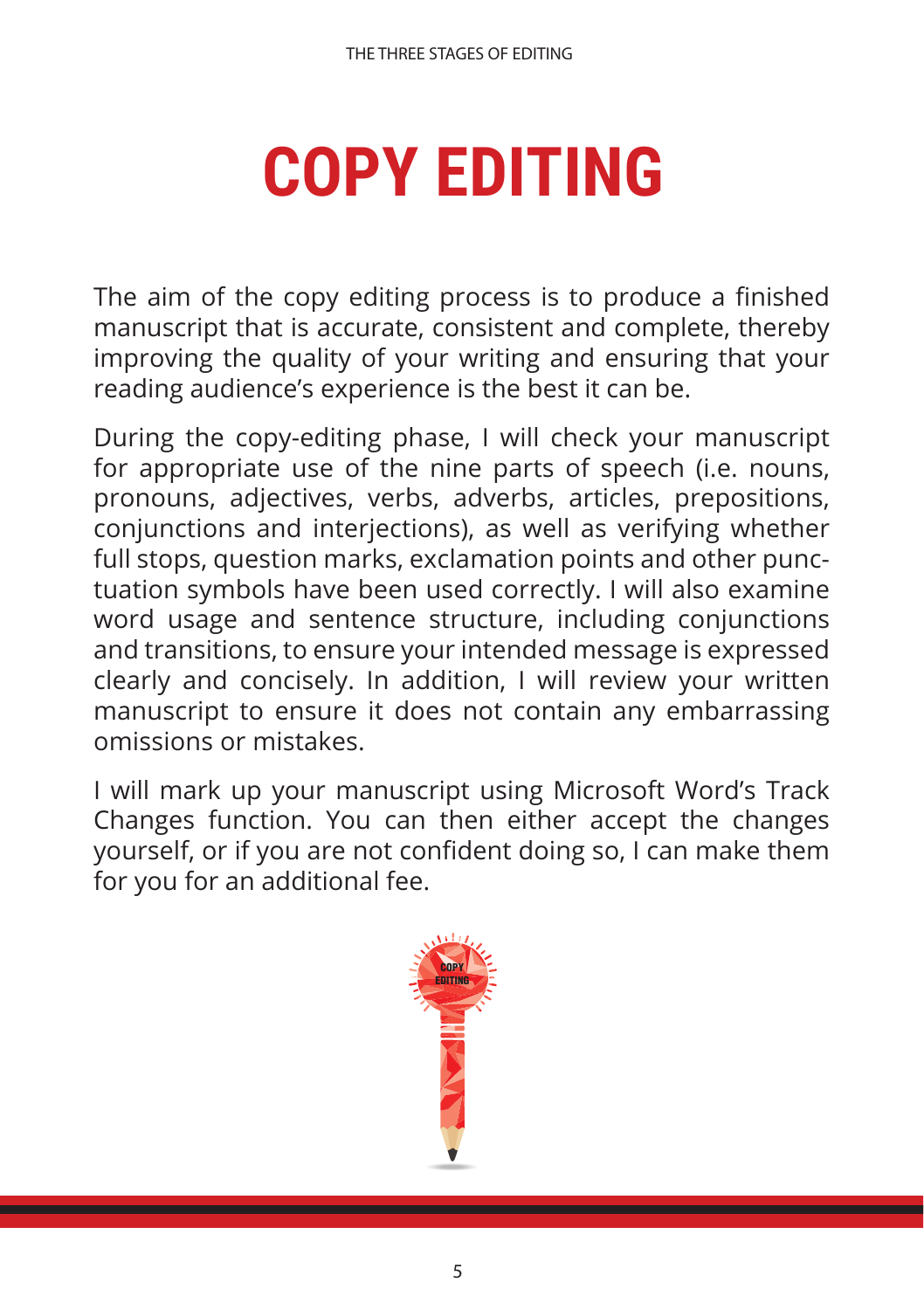## **PROOFREADING**

The proofreading stage is the final quality check and 'tidying up' process after the editing stage for your book has been completed and your Word manuscript has been formatted/typeset for publication using Adobe InDesign. Having your typeset book proofread by a professional provides you with peace of mind prior to publication and will ensure that your writing is not considered to be 'amateur'. A second pair of professional eyes ensures that your book reads well, and that any minor last-minute errors in the text are eradicated.

Here are some typographical and grammatical aspects of your book I typically review during this final publication stage:

- Consistency of spelling, punctuation and style
- Uniform heading hierarchy/styles throughout the book
- Images/graphics have captions as appropriate
- Widows/orphans/single word on a line
- Unnecessary spaces
- Missing sections (e.g. Imprint/Copyright page, About the Author)
- Contents page is correct, with page numbers and section/ chapter headings corresponding to listed entries
- Book sections are in the correct order.